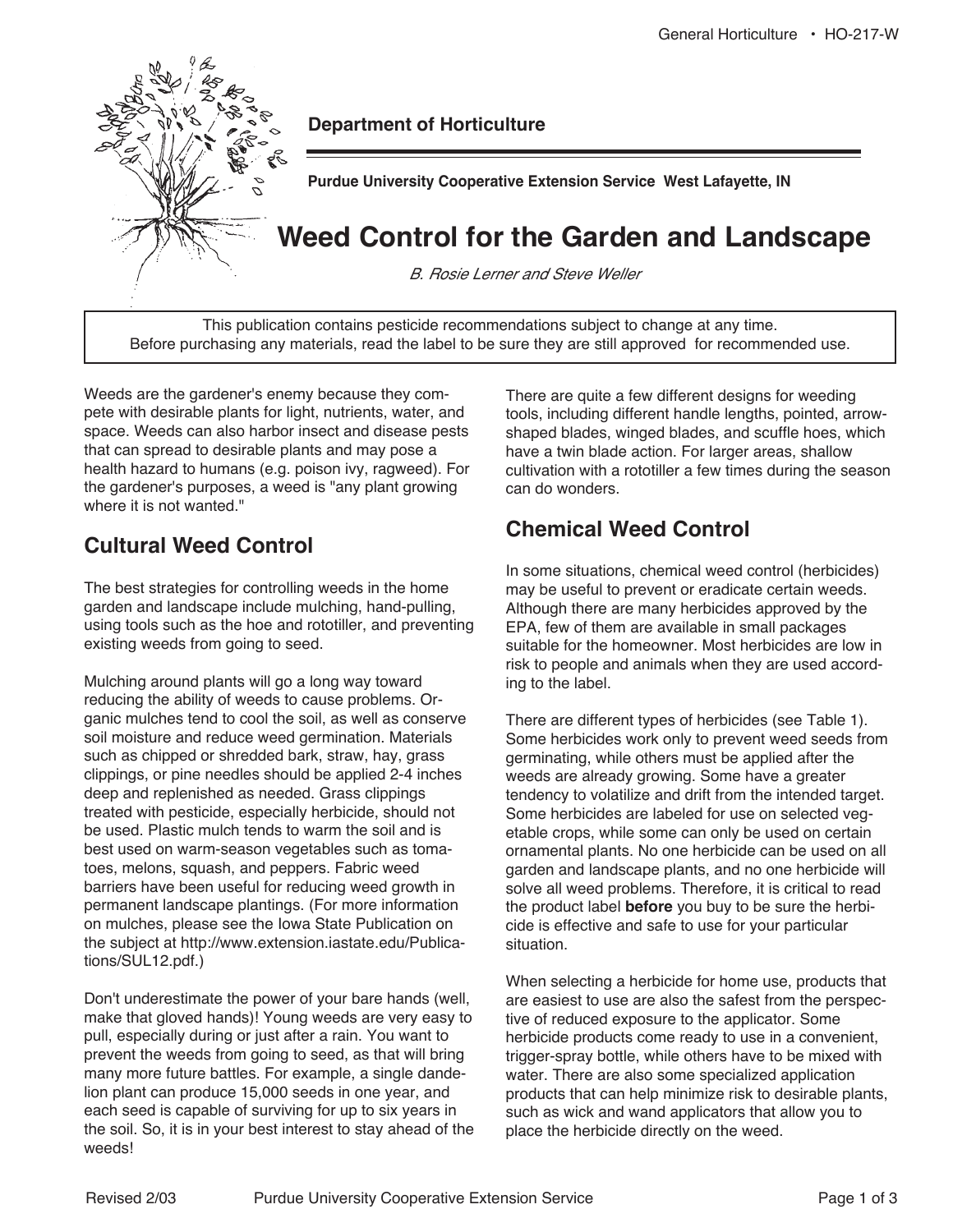### **Table 1. Commonly Available Herbicides**

#### **A. Pre-emergence, Selective Herbicides**

- Must be applied to the soil prior to weed seed germination and work best if mixed in to the upper 1- 2" of soil or watered in.
- Used to kill annual grass and broad-leaved weed seedlings as they germinate, will **not** kill emerged weeds.
- Examples:

DCPA (Dacthal, Weed & Grass Preventer, and many others) trifluralin (Preen, Treflan, and many others) bensulide (Betasan, Prefar, Squelch) dichlobenil (Casoron) EPTC (Eptam) simizine (Princep) oryzalin (Surflan)

• Uses may include tree, shrub, and flower beds, and some fruit & vegetable crops -- read the label!

#### **B. Post-emergence, Selective Herbicides**

- Applied after weeds are already up and growing.
- They can present a problem by drifting onto non-target plants.
- Examples for broad-leaved weed control, particularly in lawn and in brushkillers:
	- 2, 4-D (sold under many brand names)
	- MCPP (sold under many brand names)
	- dicamba (Banvel and many others)
	- combination formulas (Trimec)
- Examples for grass weed control: fluazifop-butyl (Grass-B-Gon, Fusilade) sethoxydim (Poast)
- Uses may include lawn, tree, shrub, and flower beds, and some fruit crops -- read the label!

#### **C. Non-selective, Post-emergence Herbicides**

- Applied after weeds are already up and growing.
- Are circulared within the weed plant, giving a better chance of killing the roots of perennial weeds.
- There is danger of drift to non-target plants.
- Some root uptake is possible, but herbicide is generally applied to foliage.
- Examples:
	- glyphosate (Roundup, Kleenup, Killzall, and many others) triclpyr (Brush-B-Gon)
- Uses may include tree, shrub, and flower beds, walks, patios, and driveways -- read the label!

The same herbicide may be available under several names when formulated by different manufacturers or at different concentrations. Combinations of two or more herbicides may be formulated to provide a broader spectrum of activity.

It is easy to see where the home gardener, if not careful, can cause unintended damage to other plants. If you choose to use a herbicide, be sure to read and follow all of the label instructions before you apply. And, if you use sprayers and other equipment for herbicide application, make sure you label them for that use and have a different set that is used for other types of pesticides.

#### **Vegetable Gardens**

Herbicides generally are not recommended for weed control in home vegetable gardens. The tolerance of vegetables to herbicides varies greatly. The herbicides must be applied accurately and properly, as well as at the proper stage of development of both the vegetable plant and the weed. Most gardens have different kinds of vegetables close together, and these different kinds will usually be at different growth stages. Some of the herbicides in Table 1, Group A, may be used on certain vegetables. Also, be aware that spray drift from herbicides used in the yard can damage vegetables growing nearby.